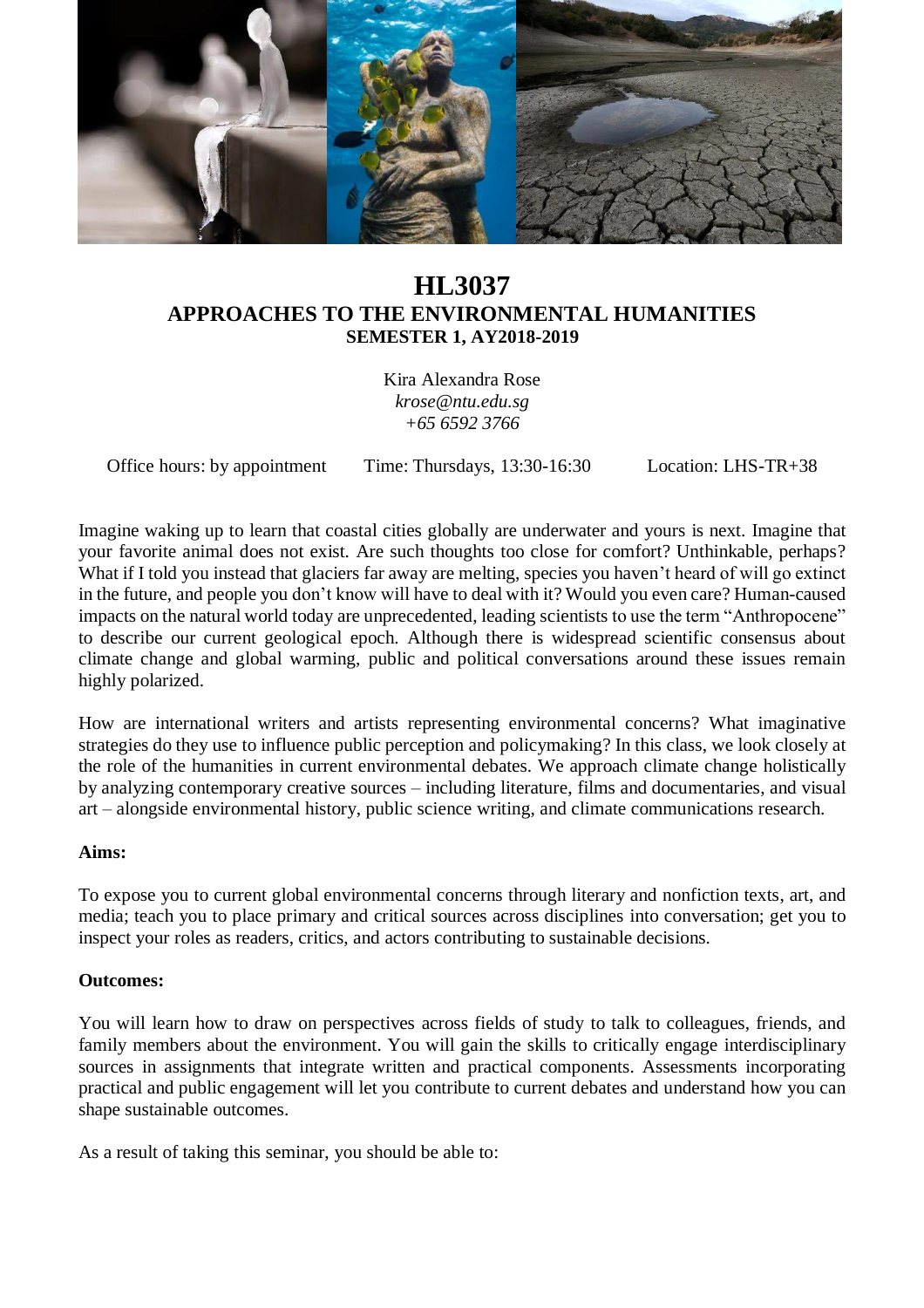- Analyze the role of the arts across geographic regions in molding perception and public participation, with reference to topics including biodiversity, climate change, water, and energy
- Interpret primary and secondary sources in comparative oral and written assignments that integrate engagement with other disciplines
- Employ perspectives across fields of study to relate and evaluate environmental concerns
- Identify how social and economic factors such as race, class, and gender inform environmental debates
- Apply the strategies that practitioners and communicators use to influence environmental consciousness

### **Course Materials:**

### **Texts**

- Amitav Ghosh, *The Great Derangement: Climate Change and the Unthinkable* (Chicago: University of Chicago Press, 2016)
- Andrew J. Hoffman, *How Culture Shapes the Climate Change Debate* (Stanford: Stanford University Press, 2015)
- Emmi Itäranta, *Memory of Water* (New York: HarperCollins, 2014)
- Elizabeth Kolbert, *The Sixth Extinction: An Unnatural History* (New York: Henry Holt, 2014)

### **Graphic Novel**

• Sarnath Banerjee, *All Quiet in Vikaspuri* (Noida: HarperCollins India, 2016)

#### **Films & Documentaries**

- *Anthropocene: The Movie*, dir. Steve Bradshaw (2015)
- *Chasing Ice*, dir. Jeff Orlowski (2012)
- *Even the Rain*, dir. Icíar Bollaín (2010)
- *The Island President*, dir. Jon Shenk (2012)
- *Petropolis*, dir. Peter Mettler (2010)

### *\*Films will either be made available online or screened in class. All remaining essays, literary excerpts, and articles listed in the course schedule will be available online.*

#### **Assessment:**

Review & Comparative Analysis: 25% Branching Out & Participation: 10% Presentation: 25% Presentation Topic Rationale: 40%

**Review & Comparative Analysis:** choose one primary text or film covered in class to date and write a two-page review. Then, write a two-page comparative analysis placing this source in conversation with a sustainability project in Singapore; this may be an art object/exhibit, architectural site, or environmental initiative at NTU.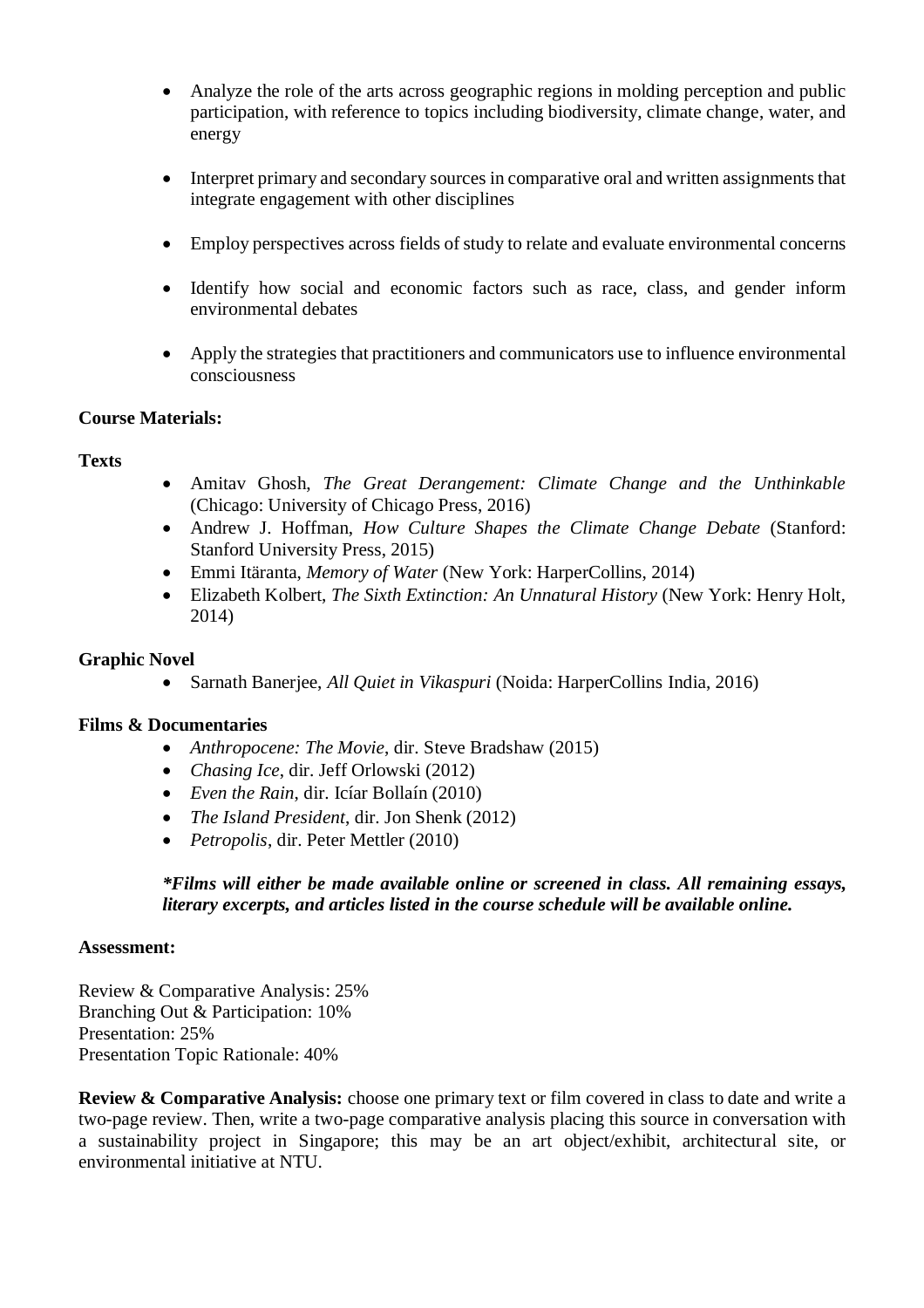**Branching Out:** sit in on or view a recording of a lecture, seminar, or public event on environmental concerns in another discipline. Write a two-page report analyzing what you learned and placing the topic in conversation with one primary and one secondary source from our syllabus.

**Presentation:** prepare a five-minute presentation on an environmental topic that interests you most, accompanied by either a poster or PowerPoint. Presentations need to be accessible to a non-specialist audience. You will present to your fellow classmates on the last day of our seminar.

**Presentation Topic Rationale:** presentations must be accompanied by a *four-page rationale* explaining your choice of content, the argument you are trying to make, why you think this issue needs addressing, and how your topic is an important intervention. In this rationale, place your topic into conversation with two of our sources that you did not use in other assignments.

# **Course Policies:**

*Attendance and Participation*: you are expected to attend all sessions of this seminar, barring illness and emergency. Arrive on time, having done the readings and ready to participate in discussions and activities. Failure to do these things will result in a lowered participation grade. Please notify me ahead of time via email if you cannot make it to that week's class.

*Late Work and Extensions*: hand in all work on time, for your own sake. Your essay will be marked down by one third of a grade for each day that it is late. Extensions will only be granted under exceptional circumstances, such as documented illness or serious emergency.

*Academic Integrity*: avoid plagiarism at all costs. If I find that you have used someone else's work as your own, you will fail the assignment and possibly the course. If you are unsure of how to cite a source, please review the university's academic integrity resources or ask me directly.

*Seeking Help Outside of Class*: I am always happy to meet to discuss your questions and concerns, and to go over written assignments. I want you to do well, so please consider my door open! Additional sources of aid are the coaches at the LCC Communication Cube (writing) and subject librarians (research).

# **COURSE SCHEDULE**

# **Week 1: Environmental Crisis and the Anthropocene (Aug 16 – no class)**

- Documentary: *Anthropocene: The Movie*
- Essay: Ted Gostomski, "Grief and Change," *ISLE: Interdisciplinary Studies in Literature and Environment* 21:1 (2014), pp. 137-142

# **Week 2: Glaciers: An Endangered Species? (Aug 23)**

- Documentary screening: *Chasing Ice*
- Poem: Percy Shelley, "Mont Blanc: Lines Written in the Vale of Chamouni" (1817)
- Art: public ice sculptures by Nele Azevedo, Marc Coreth, and Olafur Eliasson & Minik Rosing
- Article: Mark Carey, "The History of Ice: How Glaciers Became an Endangered Species," *Environmental History* 12:3 (2007), pp. 497-527

#### **Week 3: Rising Sea Levels (Aug 30)**

• Documentary screening: *The Island President*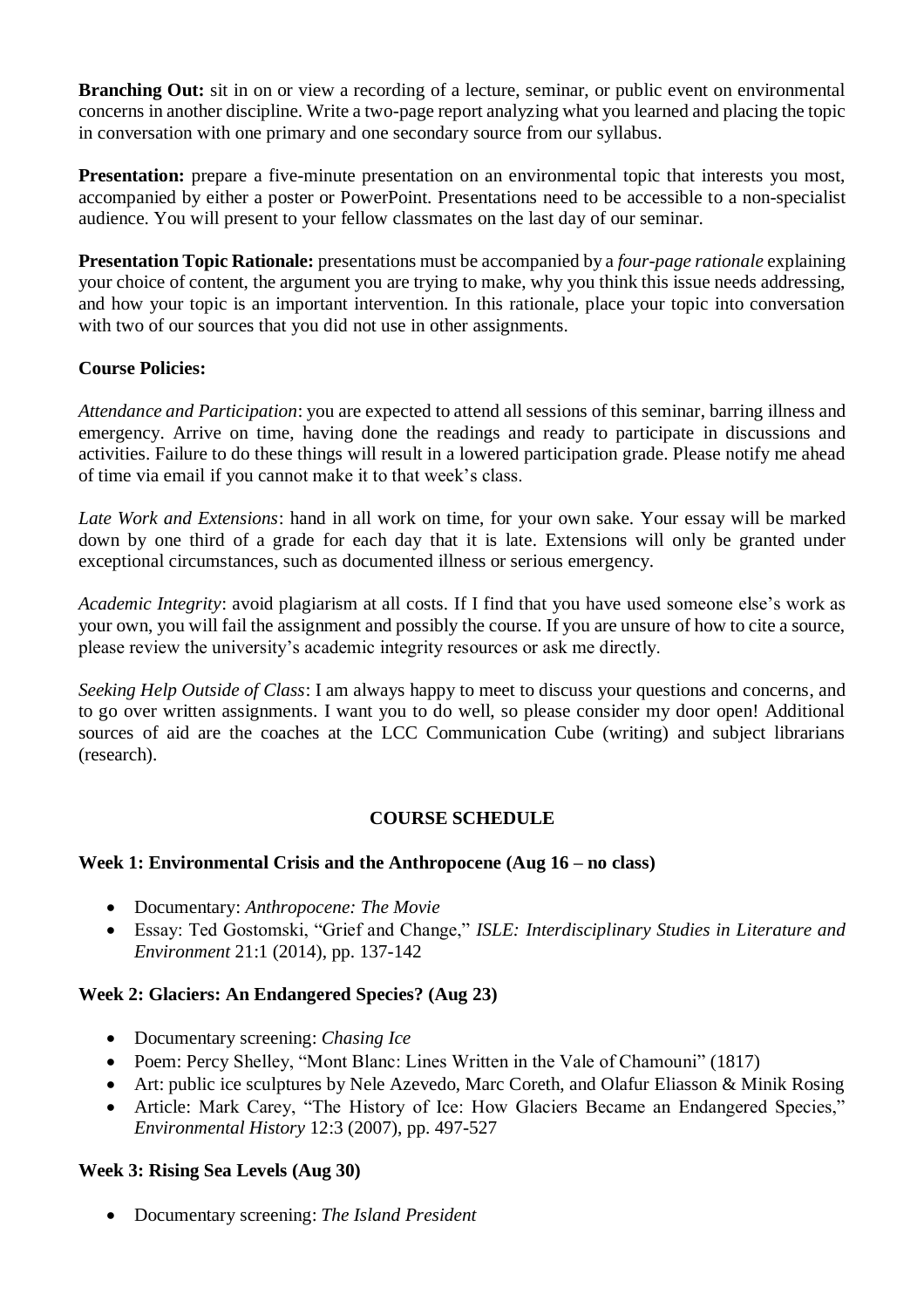• Essay: Naomi Klein, "Let Them Drown," *London Review of Books* 38: 2 (2016), pp. 1-15

# **Week 4: Water Scarcity and Security (Sep 6)**

- Film screening: *Even the Rain*
- Graphic novel: Sarnath Banerjee, *All Quiet in Vikaspuri*
- Article: Ragini Tharoor Srinivasan, "A Graphic Novelist Captures the Paradoxes of Living in the 'New India,'" *New Yorker* (2016)

# **Week 5: Water Scarcity and Security II (Sep 13)**

- Novel: Emmi Itäranta, *Memory of Water*
- National Geographic blogs: Basia Irland, "What the River Knows"

# **Week 6: Slow Violence, Deforestation, and Gender (Sep 20)**

- Rob Nixon, "Slow Violence, Gender, and the Environmentalism of the Poor," *Slow Violence and the Environmentalism of the Poor*, pp. 128-149
- Memoir: Wangari Maathai, "Beginnings," *Unbowed* (2006), pp. 3-28
- Article: Rachel Fritts, "Mothers vs. loggers: the destruction of Białowieża Forest splits Poland," *Mongabay: News & Inspiration from Nature's Frontline* (19 July 2017), pp. 1-10

# **Week 7: Oil & Petrocultures (Sep 27)**

- Documentary: *Petropolis*
- Short Fiction: Warren Cariou, "An Athabasca Story," Joanna Kavenna, "Barthelme," & Mohammed Hasan Alwan, "Oil Field"
- Photography: Edward Burtynsky's *Oil* & Louis Helbig's *Beautiful Destruction*
- Article: Frederick Buell, "A Short History of Oil Cultures: Or, the Marriage of Catastrophe and Exuberance," *Journal of American Studies* 46 (2012), pp. 273-293

# **Review & Comparative Analysis due via email by midnight on Friday, Sep 28**

# *Recess Week*

# **Week 8: Imagining Climate Change (Oct 11)**

• Literary nonfiction: Amitav Ghosh, *The Great Derangement* – part 1

# **Week 9: Imagining Climate Change II (Oct 18)**

• Literary nonfiction: Amitav Ghosh, *The Great Derangement* – part 2

# **Week 10: Biodiversity Loss (Oct 25)**

• Public science writing: Elizabeth Kolbert, *The Sixth Extinction*

# **Week 11: Communicating Climate Change (Nov 1)**

• Social sciences: Andrew J. Hoffman, *How Culture Shapes the Climate Change Debate*